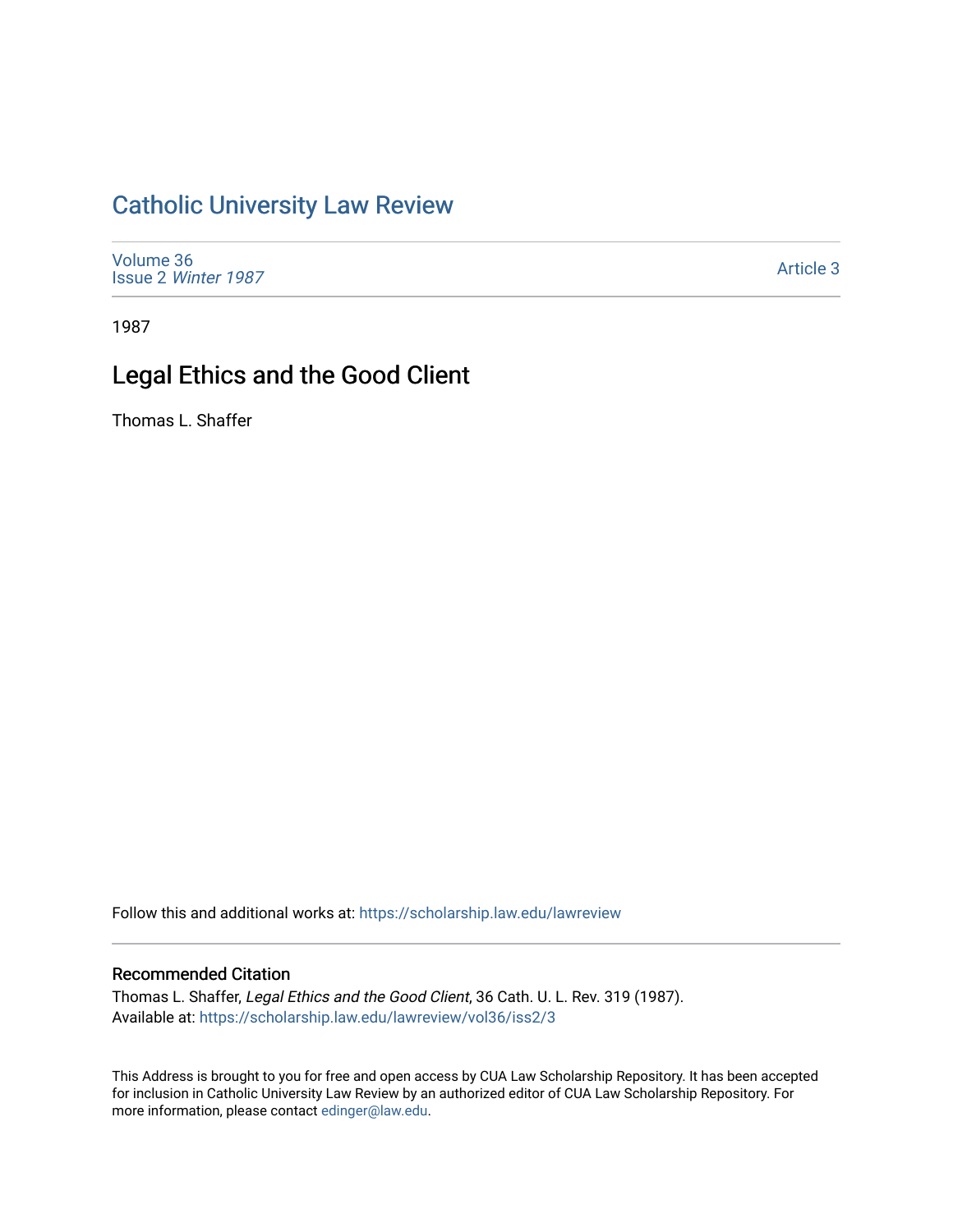## **BRENDAN F. BROWN LECTURE AND RESPONSE**

## **LEGAL ETHICS AND THE GOOD CLIENT\***

## *Thomas L. Shaffer\*\**

The distinctive feature of ethics in a profession is that it speaks to the unequal encounter of two moral persons. Legal ethics, which is a subject of study for lawyers, therefore, often becomes the study of what is good-not for me, but for this other person, over whom I have power. Legal ethics differs from ethics generally: ethics is thinking about morals. Legal ethics is thinking about the morals of someone else. It is *concern* with the *goodness* of someone else. In this view, legal ethics begins and ends with Socrates's question to the law professors of Athens: "Pray will you concern yourself with anything else than how we citizens can be made as good as possible?"'

The subject in legal ethics is, in this way, the client's goodness, but legal ethics does not focus on the client's *conscience.* Legal ethics is complicated by the fact that the discussion of this other person's morals is focused not in *his* conscience but in mine. Legal ethics is thinking about my client's morals, but I am the one who is thinking. Most of our discussions-in committees of lawyers, in bull sessions, in law school, and with our spouses at dinnerare on what a lawyer should do about his client's morals.

This is a very difficult situation. Martin Buber, the great, prophetic, modem teacher of the theology of human relationship, the person who formulated the notion of the I-Thou relationship as a foundation for moral life, despaired of *professional* relationships. He thought it was all but impossible for a professional in the modern world to look at his client and see a Thou rather than an It: I can see that you *want* to do it, he said, but you cannot; the sides are too unequal. The situation is not only difficult, Buber said-it

Brendan Brown Lecture, Catholic University of America, October 3, 1986.

<sup>\*\*</sup> B.A., J.D., LL.D.; member of the Indiana Bar; Professor of Law, Washington and Lee University. I am grateful for the wise assistance of Monroe Freedman, Stanley Hauerwas, and Stephen L. Pepper.

**<sup>1.</sup>** White, The Ethics of Argument: Plato's Gorgias and the Modern Lawyer, 50 U. **CHI.** L. REV. 849, 860 (1983).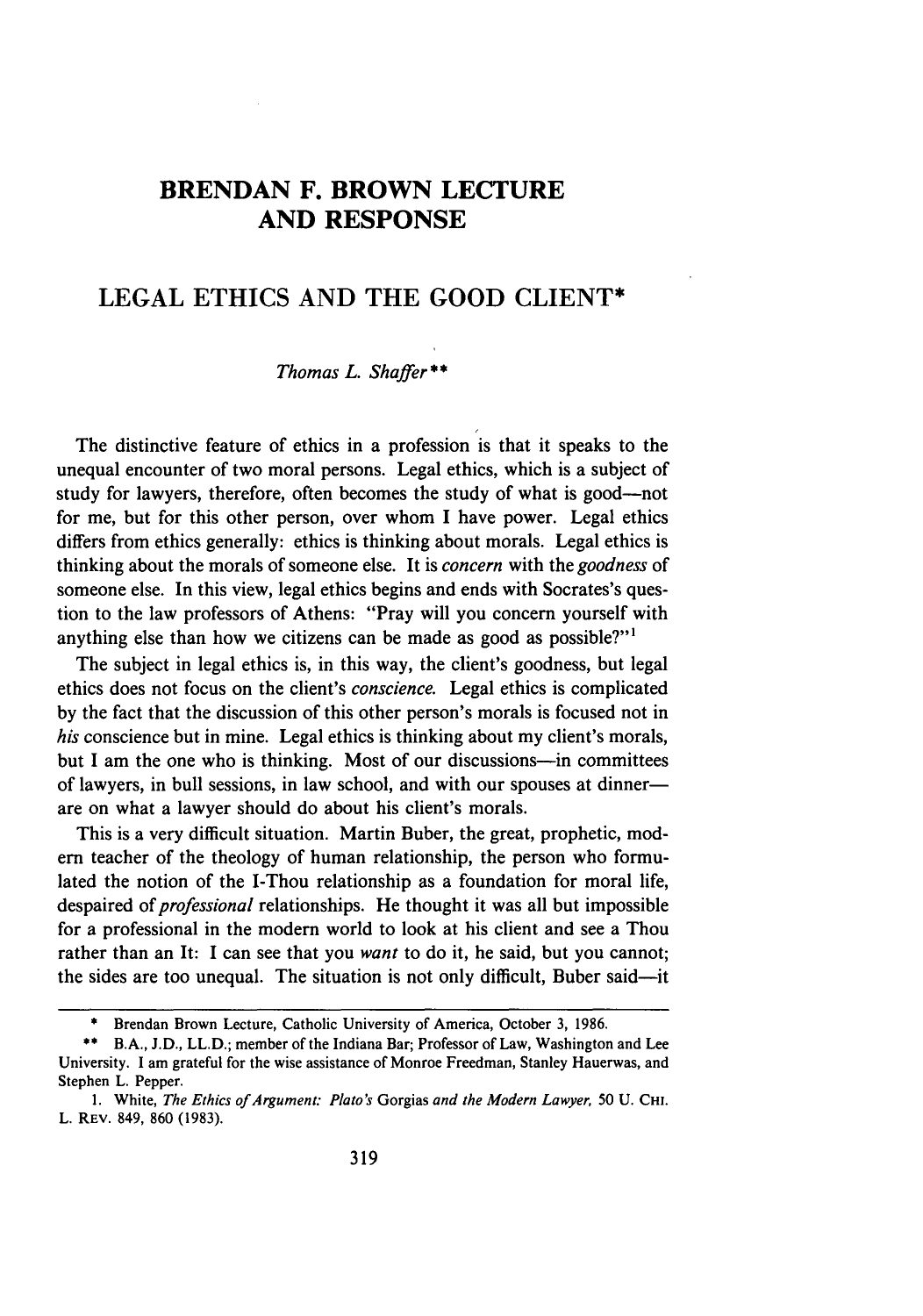## is *tragic. 2*

It is also a morally perilous situation for lawyers. It is an invitation to hubris--to arrogance. Most discussion in legal ethics these days is discussion of how a lawyer can protect herself from her client's bad morals. Modern legal ethics assumes that clients corrupt lawyers-that they are, to use an old Catholic notion, occasions of sin, like R-rated movies and bad company. Sometimes lawyers are stern, wise, parental; and clients are children who have to be led, forced, or tricked into behavior that will not make lawyers uncomfortable. (When I was a young lawyer more space was given to advertising, solicitation, and unauthorized practice; but the Supreme Court has abolished that part of the syllabus and we are left to talk about the bad morals of clients.)

If we can manage to regard our client as a Thou and not an It, and if we manage to avoid hubris, the issue is this: What should I want for my client?

The possible answers are three. (Lectures always have three answers. Ten to fifteen minutes each.) The first answer, to the question, "What should I want for my client?" is: I should want my client to be *right*. The second is: I should want my client to be *free.* And the third is the Socratic one: I should want my client to be *good.*

### I. RECTITUDE

The first answer-I should want my client to be right-is traditional in American legal ethics. It is associated with Thomas Jefferson, with the republican lawyers who preserved the legal order in our Revolution. Willard Hurst called them the golden era of American lawyers.<sup>3</sup> They were "republican" in their denial of a distinction between public and private morals.<sup>4</sup> Theirs was the legal ethic of the gentleman. David Hoffman first gave it systematic expression, in his essays on professional deportment of 1817 and 1836.' Hoffman was a prosperous, stuffy, resolute Baltimore lawyer and law teacher who typified what Alex de Toqueville noticed about American lawyers of the 1830's: They were aristocrats; they tempered democracy by gaining the trust of the people and then taking charge of the community; they

<sup>2.</sup> M. BUBER, THE **KNOWLEDGE** OF **MAN** 171-72 (M. Friedman & R. Smith trans. 1965).

**<sup>3.</sup> J. HURST, THE GROWTH** OF **AMERICAN** LAW: **THE** LAW MAKERS (1950).

<sup>4.</sup> Bloomfield, *David Hoffman and the Shaping of a Republican Legal Culture,* 38 MD. L. **REV.** 673 (1979).

**<sup>5.</sup>** 2 **D. HOFFMAN,** *Resolutions in Regard to Professional Deportment,* in A **COURSE** OF **LAW STUDY** 752 **(1817) (2d** ed. 1836).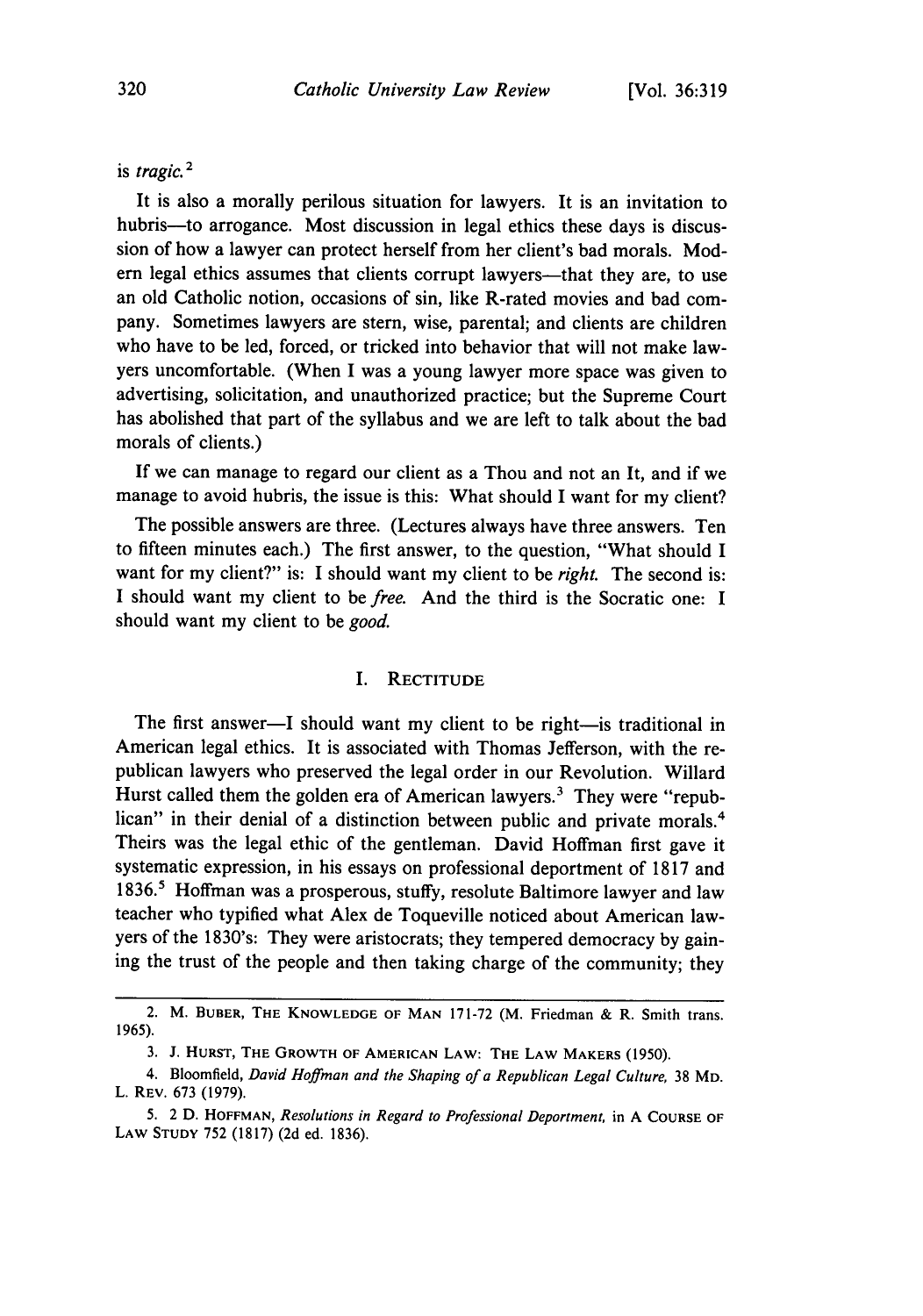were trusted by the people, but they did not trust the people.<sup>6</sup>

Judge George Sharswood, Chief Justice of Pennsylvania, founder of the law school at the University of Pennsylvania, a Presbyterian Sunday School teacher, brought the republican legal ethic into the next generation. A lot was happening to the legal profession in the middle of the 19th century: The country was getting ready to go to war—its bloodiest war—ostensibly over a set of legal questions; the robber barons were in their youth and they were looking for lawyers to help them. Sharswood thought the moral perils for lawyers were serious: "The temptations are very great . . .,"<sup>7</sup> he said. "There is no class **...** among whom moral delinquency is more marked and disgraceful."8 His faith was that the republican gentlemen-lawyers could assure rectitude among their restless clients: "It is ... the duty of counsel," he said, "to be the keeper of the conscience of the client; not to suffer him, through the influence of his feelings or interest to do or say anything wrong in itself, of which he would afterward repent."<sup>9</sup>

Hoffman's and Sharswood's legal ethic found its way, after the war, into the earliest state codes-most notably into the work of Judge Thomas Goode Jones, Confederate war hero, frontier judge and legislator, eventually governor of Alabama, and drafter of the 1880's Alabama code that was the model for other state codes and the A.B.A. Canons of 1908: "The client cannot be made the keeper of the *attorney's* conscience," Jones said."° He was worried about the client as an occasion of sin. He was less confident than Sharswood that lawyers could assure the rectitude of clients: "The attorney's office does not destroy the man's accountability to the Creator, or loosen the duty of obedience to law and the obligation to his neighbor; and it does not permit, much less demand **...** any manner of fraud or chicanery, for the client's sake," he said.

Republican legal ethics says that what is important is that the client do the right thing, and that it is the lawyer's job to see to it that his client does the right thing. In this, republican legal ethics paralleled the development of professional ethics in journalism, in medicine, in the clergy, and in teaching. **"** It was and is an ethic for professional life that tends to ignore, if not to deny, the possibility that the person served-the client, the patient, the

**<sup>6.</sup>** A. DETOCQUEVILLE, DEMOCRACY **IN** AMERICA 288-90 (P. Bradley rev. ed. 1954) (1st ed. 1835).

<sup>7.</sup> Sharswood, Essay *on Professional Ethics (1854),* in **32 A.B.A.** REP. 168 (1907).

<sup>8.</sup> *Id.* at 170.

<sup>9.</sup> *Id.*

<sup>10.</sup> *Code of Ethics Adopted by Alabama State Bar Association,* 118 **ALA.** REP. xxiii, xxix (1899) (the Association had adopted the code in 1887). Armstrong, *A Century of Legal Ethics,* 64 A.B.A. J. 1063 (1978).

**<sup>11.</sup>** T. SHAFFER, **FAITH AND** THE **PROFESSIONS,** ch. IV (forthcoming 1987).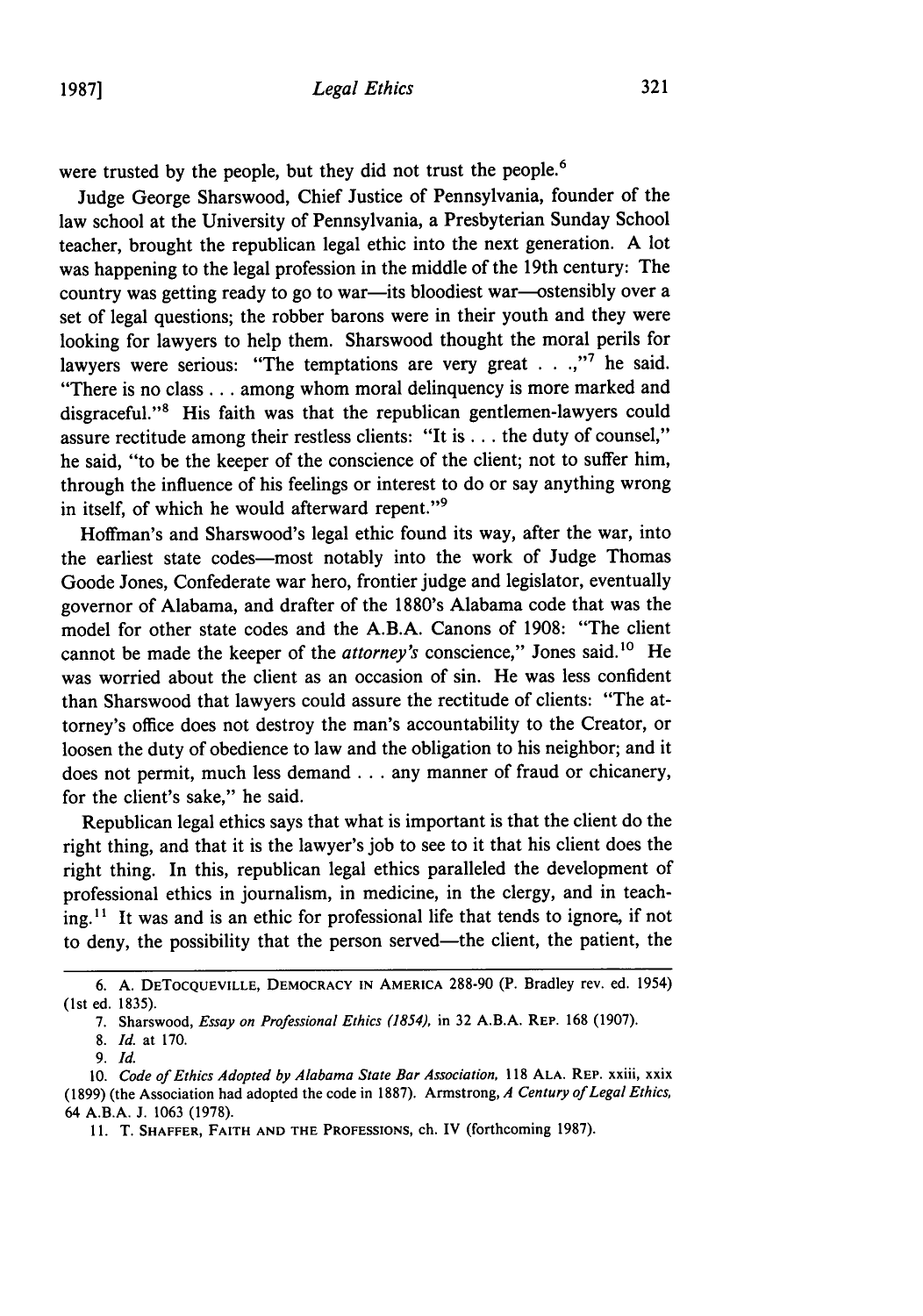newspaper reader, the parishioner, or the student--can be a source of sound morals for professional people. It was a later generation in ethics that tried to apply in the professions Karl Barth's principle of conditional advice: He who sets out to counsel his brother, Barth said, must be prepared to be counseled in turn if there is need of it.<sup>12</sup> The legal ethics of rectitude is a one-way street. It speaks to professional responsibility but it tends to hubris, to regard clients as sources of corruption, as occasions of sin. Hoffman said, in reference to the client who came to him as debtor on a debt barred by the statute of limitations, "If my client is conscious he owes the debt, and has no other defense than the legal bar, he shall never make me a partner in his knavery."<sup>13</sup>

#### II. FREEDOM

The second school of thought in modern legal ethics, the legal ethics of freedom, is, if nothing else, a corrective to hubris. It does not talk about responsibility and rectitude. It says that what I should wish for my client is that he be free. He will, if I serve him well, be informed. He will, to use a trendy theological word, be *empowered.* And he will then have, to use a trendy philosophical word, *autonomy.* I will have acted to protect his autonomy. He will be empowered to act autonomously. Autonomy is compounded from the Greek words for self and law.<sup>14</sup> My client will himself, make law; he will, alone, be his own ruler.<sup>15</sup>

In terms of intellectual history, this ethic traces to Immanuel Kant and Enlightenment moral philosophy; it says that a person's moral principles should be his own, not his lawyer's. One of the most prominent exponents of this view in modern American legal ethics is Professor Monroe Freedman, who argued his position in a frequently quoted lecture, given at this law school, in 1977. He said: "The attorney acts both professionally and morally in assisting clients to maximize their autonomy," and then explained:

that is, by counseling clients candidly and fully regarding the clients' legal rights and moral responsibilities as the lawyer perceives them, and by assisting clients to carry out their lawful decisions. . **.** . [T]he attorney acts unprofessionally and immorally [when he deprives] clients of their autonomy, that is, by denying

<sup>12.</sup> K. BARTH, THE **HUMANITY** OF **GOD** 86-87 (T. Wieser & J. Thomas trans. 1960).

<sup>13.</sup> **D. HOFFMAN,** *supra* note 5.

<sup>14.</sup> WEBSTER'S **NEW UNIVERSAL UNABRIDGED** DICTIONARY 128 (2d ed. 1979).

<sup>15.</sup> M. FREEDMAN, LAWYER'S **ETHICS IN AN** ADVERSARY SYSTEM (1975) [hereinafter M. FREEDMAN, LAWYER'S **ETHICS];** *see infra* note 16; Shaffer, *The Legal Ethics of Radical Individualism,* 65 TEX. L. REV. **-** (forthcoming 1987) [hereinafter Shaffer, *Radical Individualism].*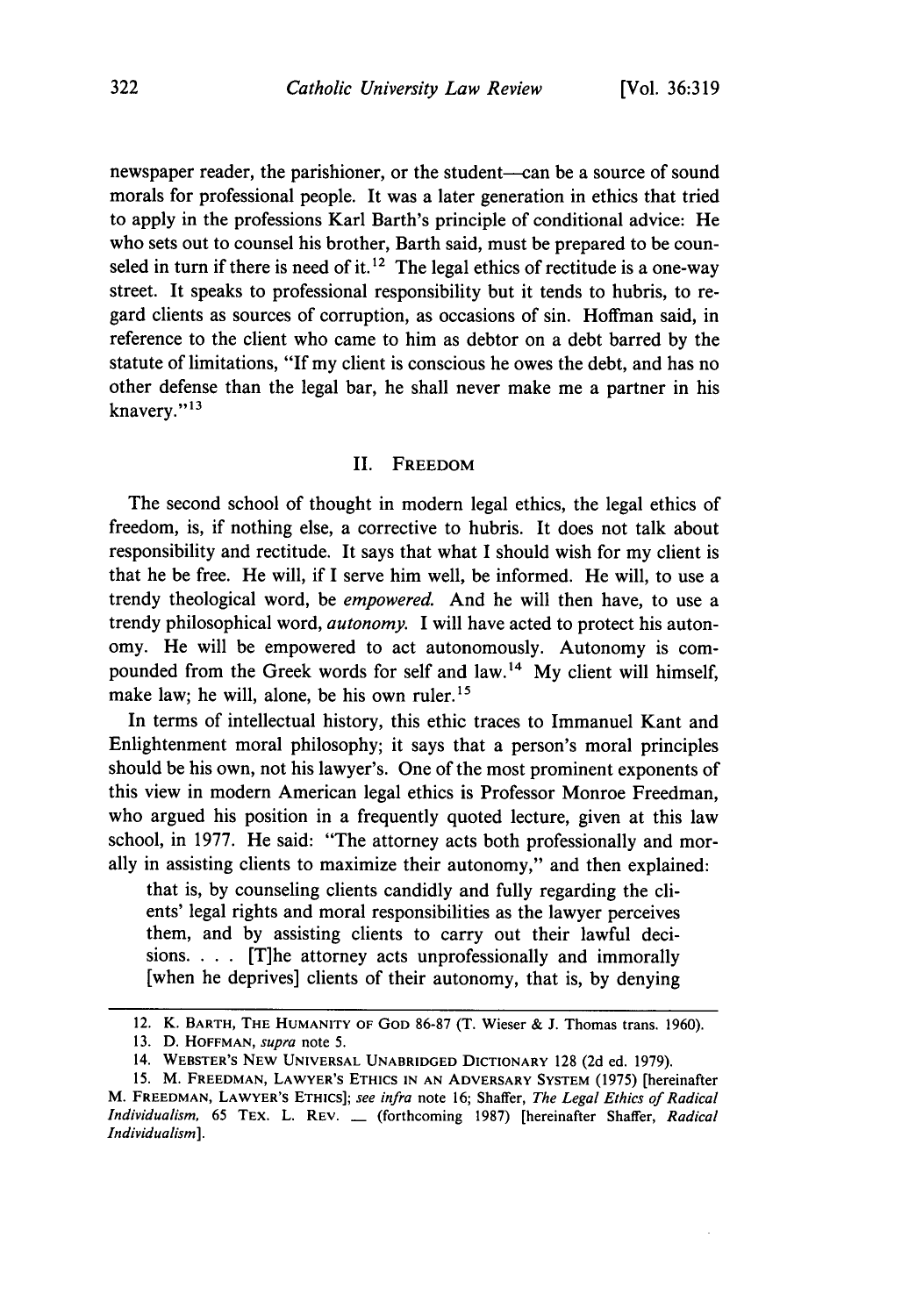them information regarding their legal rights, by otherwise preempting their moral decisions, or by depriving them of the ability to carry out their lawful decisions.<sup>16</sup>

To deny my clients legal services because I disagree with their moral choices is-Freedman argues-to "deprive them of the ability to carry out their lawful decisions."

Freedman is a magnificently lucid, forceful speaker and writer. He is the sort of spokesman who makes a difference, and he has come to be a spokesman for the American adversary ethic. I need to make a detour on the adversary ethic, not because my three points require it but because of Monroe Freedman. The adversary ethic is not his ethic, but many people think it is, and I have to clear up the confusion-in his behalf.

This is the detour: The adversary ethic was invented in New York City after the Civil War; it had as its purpose the vindication of lawyers who helped the robber barons bribe judges and sell watered securities. The ethic says that lawyers have no moral responsibility for what their clients do. Lawyers who pursue their clients' interests with single-minded devotion are not accountable in the community for what their clients do. Lawyers are not responsible for sound morals. Justice will result from single-minded advice and advocacy, because the judicial system, or the market economy, or Social Darwinism, are sources of justice: This *system,* and not, as Hoffman and Sharswood thought, the conscience of lawyers, is the source of the goodness that is in the practice of  $law.<sup>17</sup>$ 

On this basis, the adversary ethic justifies legal assistance for rapists, murderers, child-molesters, arms merchants, and people who poison people. Freedman, in some of his more vivid moments, has extended the traditional list to perjurers,<sup>18</sup> people who use lawyers' advice to commit crimes,<sup>19</sup> and the perpetrators of stock frauds.<sup>26</sup>

The argument made from this quarter is that lawyers are dispensed from ordinary moral restraints on complicity. Ordinary morals say that if I help somebody do something evil, I am an accomplice in evil. The dispensation is necessary if lawyers are to serve the state; and such service to the state is either self-evidently righteous, or it is righteous because the state is the

19. *Id.* at 74.

**<sup>16.</sup>** Freedman, *Personal Responsibility in a Professional System,* 27 **CATH.** U.L. REV. 19 **1,** 204 (1978) [hereinafter Freedman, *Personal Responsibility].*

<sup>17.</sup> Schudson, *Public, Private, and Professional Lives: The Correspondence of David Dudley Field and Samuel Bowles,* 21 AM. J. **LEGAL HIST.** 191 (1977); *see* Fortas, *Thurman Arnold and the Theatre of the Law,* 79 YALE L.J. 988 (1970); T. SHAFFER, **AMERICAN LEGAL** ETH-**ICS: TEXT, READINGS, AND DISCUSSION** Topics, ch. 3 (1985).

**<sup>18.</sup> M.** FREEDMAN, LAWYER'S **ETHICS,** *supra* note 15, at 27.

<sup>20.</sup> *Id.* at 20-21.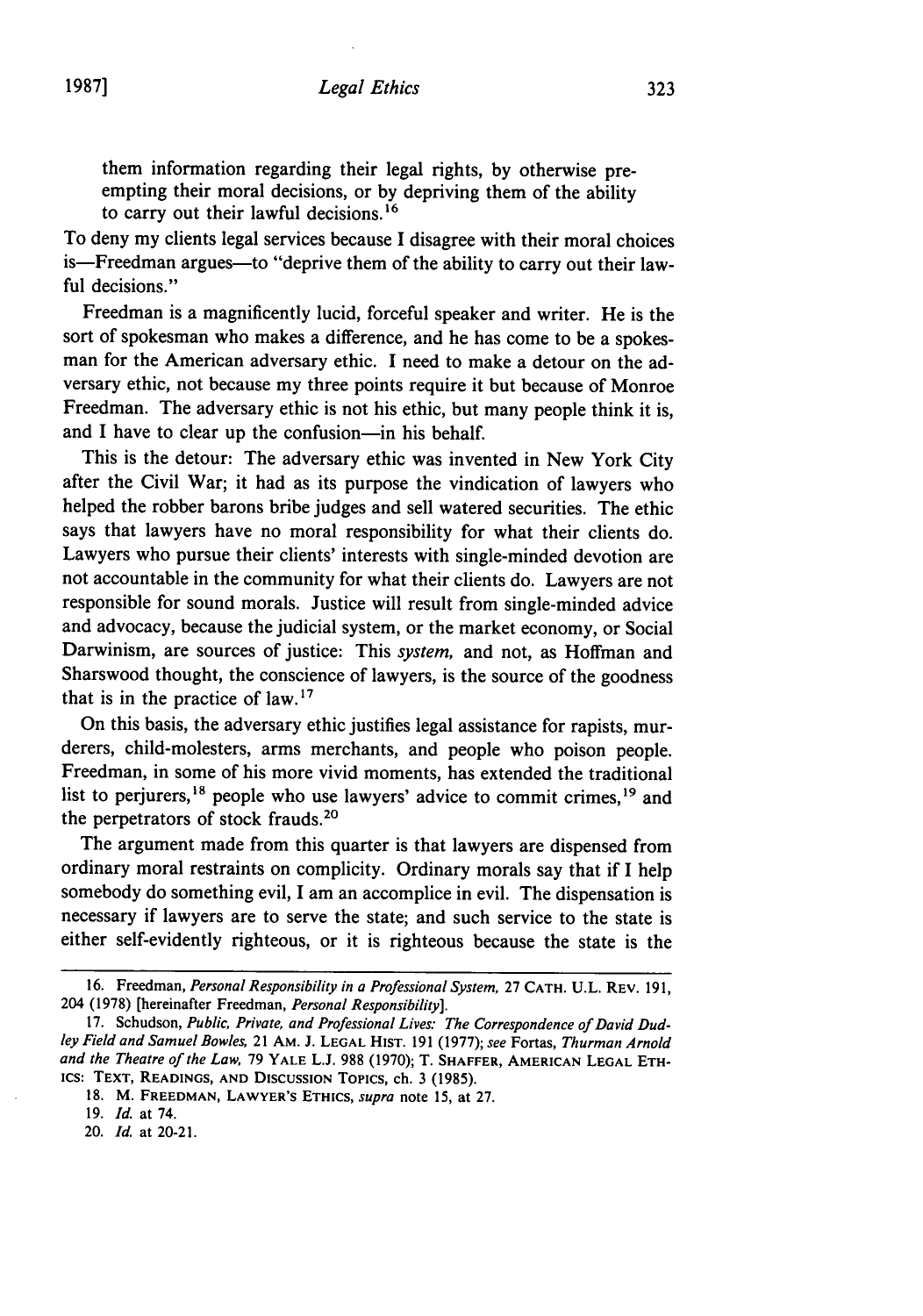source of goodness for its people. Freedman, in his 1977 lecture, found an example of the adversary ethic in the game of tennis:

Manuel Orantes has astounded fans by applauding his opponent's good shots and by purposely missing a point when he felt that a wrong call by a linesman has hurt his opponent. "I like to win," he said in an interview, "but I don't feel that I have won a match if the calls were wrong. I think if you're playing **...** for your country it might be different, but if I'm playing for myself I want to know I have really won."<sup>21</sup>

As Freedman describes the adversary ethic, "One's moral responsibility will **...** vary depending, among other things, upon whether one has undertaken special obligations  $\cdots$ <sup>22</sup>

I am still on the detour. There are two answers to the adversary ethic: Either it is not a serious ethic at all, it is only an excuse for immorality,  $2^3$  or it is an ethic that depends on the power—that depends on the state to provide goodness. It is either *a farce* or it is *idolatry.* The state cannot, will not provide goodness. People of Freedman's and my age, who have seen the Holocaust, and Dresden, and Hiroshima, and Viet Nam, know at least that much. Our hope for Manuel Orantes should be that the integrity he exhibits when he plays tennis will survive the invitation to arrogance that will come to him when he plays for his country. His country needs his integrity more than it needs him to win tennis games. His goodness is in his character not in his citizenship. This is as true of public and professional life as it is of tennis. 24 Robert Bolt has Sir Thomas More say, "I believe, when statesmen forsake their private consciences for the sake of their public duties **...** they lead their country by a short route to chaos. **"25**

Freedman's argument (and here is the end of the detour) is based not on statism but on the proposition that the highest good of a human person-at least the highest good that is of social or professional importance—is that he be free. That he be autonomous. That he live according to moral principles that are his own, not his lawyer's.<sup>26</sup> That position is attractive against hubristic moral authority. It was attractive against an arrogant church in the 18th century, as it is now attractive against any totalitarian moral order, or even against a domineering parent. It works well as an objection to the

<sup>21.</sup> Freedman, *Personal Responsibility, supra* note 16, at 195-96.

<sup>22.</sup> *Id.* at 196.

<sup>23.</sup> Lasky, *Is One Ethic Enough?,* 17 VAL. U.L. REV. 41 (1983); Luban, *The Adversary System Excuse,* in THE **GOOD LAWYER 83** (D. Luban ed. 1983).

<sup>24.</sup> T. SHAFFER, ON **BEING A CHRISTIAN AND A** LAWYER, ch. **1-3** (1981).

<sup>25.</sup> R. BOLT, **A MAN** FOR **ALL** SEASONS 23 (1962).

<sup>26.</sup> M. FREEDMAN, LAWYER'S **ETHICS,** *supra* note 15, at ch. **I** (I have the benefit of using a draft of chapter 1 in a new edition which Prof. Freedman is now preparing.)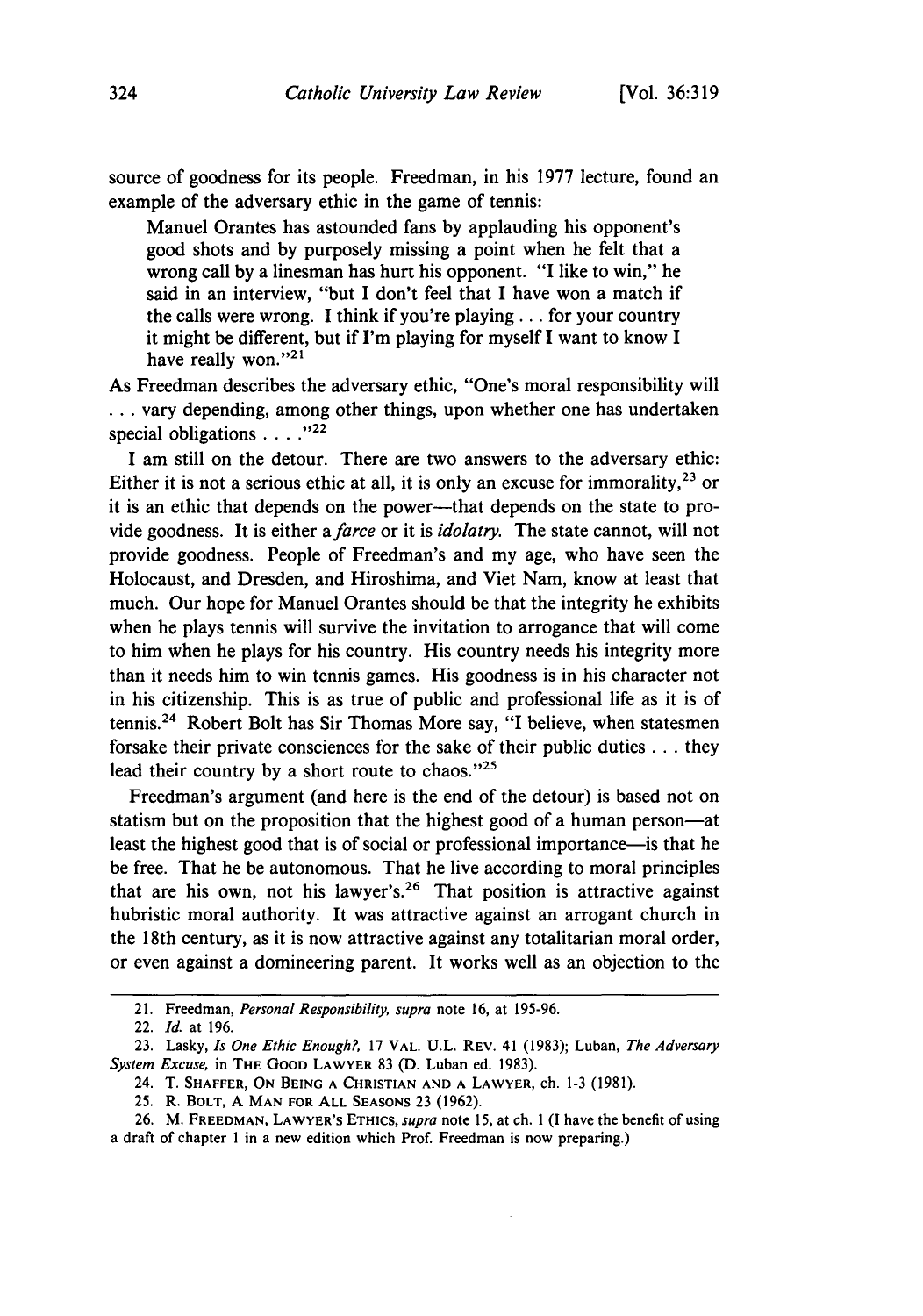traditional republican legal ethic that seems so often to call for us to force or trick our clients into doing the right thing. The ethic of autonomy is apparently democratic, not arrogant, and thus is in tune with the American political tradition. The ethic of autonomy is progressive-a word we Americans have always liked too much.

In these instrumental and patriotic applications, the ethic of autonomy is able to hide its anthropology. It is not obvious, although it becomes clear when you think about it, that this second position on what I should want for my client depends on a certain view of the human person—the view that the human person is essentially alone. The vulnerability becomes clear when the human person is described adequately, as in the Bible and in our storiesfrom great novels to television commercials.<sup>27</sup>

In fact, our stories say, the human person is radically connected to other people. The real challenge to autonomy as a doctrine is the ordinary fact that the person comes to *be* in relationships-in families, congregations, communities, friendships, and associations. It is the contrast between being alone and being connected, rather than the contrast between freedom and rectitude, that seems to me revealing in the legal ethics of autonomy.

Consider the proposition in a nonvicarious setting, as if what I wished for my client were what I wished for myself. What I wish for myself, this anthropology says, is that my moral principles will be my own. (Is this move from client to lawyer self, as a way of testing the ethics of autonomy, legitimate? I think so; it is the traditional test that Jews and Christians have followed, since earliest Rabbinic times, for deciding whether what I am doing to another person is moral. It is the way the Torah,<sup>28</sup> and Hillel,<sup>29</sup> and Jesus<sup>30</sup> state the Law of Love. And it is even, in Professor Alan Donagan's formulation, $31$  a way to state Kant's categorical imperative.)

There are, first of all, formal difficulties.<sup>32</sup> For one thing, the proposition that my principles should be my own is trivial. Whose principles are my principles likely to be? Who else is responsible for my moral principles? Even if I read them out of a cook book, when I act on them they are mine,

<sup>27.</sup> Shaffer, *Radical Individualism, supra* note 15.

<sup>28.</sup> *Leviticus* 19:18.

<sup>29.</sup> B. SHABBATH, OUR MASTERS **TAUGHT** 51 (J. Petuchowski trans. & ed. 1982).

<sup>30.</sup> *Matthew* 7:12.

<sup>31.</sup> A. **DONAGAN,** THE THEORY OF MORALITY 214 (1977).

<sup>32.</sup> Many of these arguments are paraphrased from Dworkin, *Moral Autonomy,* in MORALS, **SCIENCE, AND** SOCIALITY 156 (H. T. Englehart and D. Callahan eds. 1978), and for all of them I am indebted to this seminal essay on the ethics of autonomy. Stanley Hauerwas builds on Dworkin's argument, to say, "the whole force of the modern concept of autonomy has been to make the individual 'a law unto himself' and thus free from history." S. HAUERWAS, **A COMMUNITY** OF CHARACTER, at 269 n.6 (1981).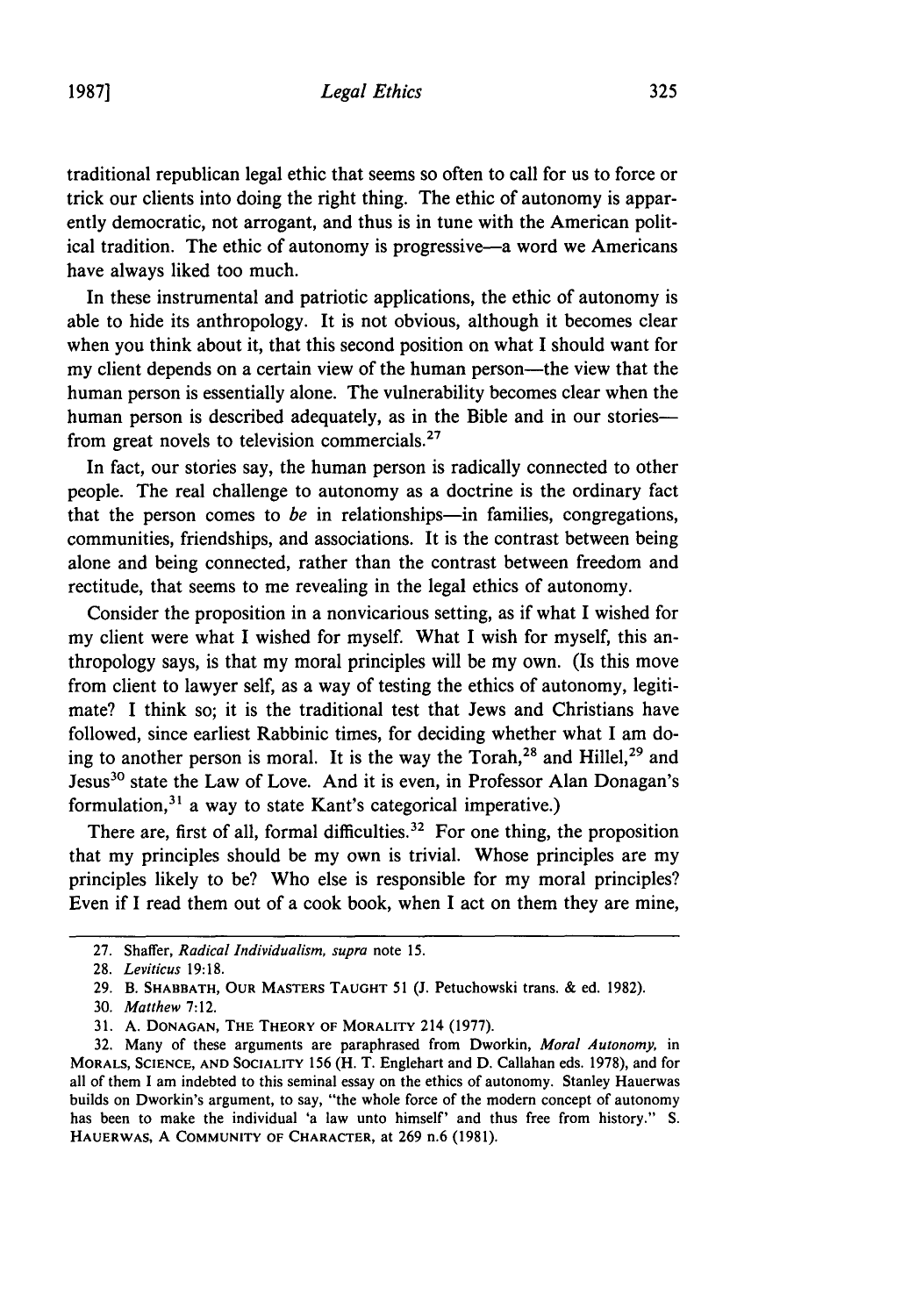aren't they? Adam said, "She made me do it"; Eve said, "The snake made me do it"; but those defenses were trivial.<sup>33</sup>

The proposition, my principles should be my own, is also paradoxical; If my principles should be my own, the proponents of autonomy should not insist that I *accept* the principle—their principle—that my principles should be my own. They want me to grant an exception to their proposition, before we even get started.

Those are formal difficulties. The substantive difficulties are deeper and more sensible. The ethics of autonomy leave human context out of account; they posit a here-and-now self that seems unconnected to others or even to his own past.<sup>34</sup> The ethics of autonomy do not reflect ordinary sentiment about what people (Americans) want from one another and celebrate in such places as the 100th birthday party of the Statue of Liberty; they do not reflect what we know from stories about American lawyers.

When you describe our lives carefully, you describe lives of moral influence. That is characteristic of the great novels, from Austen and Eliot to Snow and Faulkner and Anne Tyler; it is also characteristic of almost any thirty-minute situation comedy on television, or of *Hill Street Blues.*

In terms *of social* ethics, autonomy is often seen as a guarantor of diversity in the community-of pluralism, if you like. That is, the argument goes, autonomy guarantees that we are not all alike; if each of us rules himself, we will be different from one another, and our strength lies in our difference. This is a social argument, an argument for the common good; it says the common good is served by diversity.<sup>35</sup> In fact, though, we have never wanted diversity more than we have wanted goodness. We have never preferred diversity or supposed that diversity is adequate. Pursued logically, diversity, as a social justification for the ethics of autonomy, would require us to prefer a community of liars, sluggards, and philanderers---provided they do not resemble one another.

Our stories, and particularly our American lawyer-hero stories, say that we prefer, in our communities, people who are brave, generous, reverent, cheerful, and honest. Our collective moral judgment, such as it still is, is not as spooked by Sunday-School morality as law professors think. When you get down to the point of the social argument, finally, what we want in our lawyers, and from our lawyers, is not the free individual but the wise individual-what Aristotle called the man of practical wisdom. Think of that in reference to the American lawyer stories you know-Auchincloss's, Coz-

<sup>33.</sup> *Genesis 3.*

<sup>34.</sup> S. **HAUERWAS,** *supra* note 32.

<sup>35.</sup> Pepper, *The Lawyer's Amoral Role,* 1986 AM. B. FOUND. RES. J., no. 4 (forthcoming).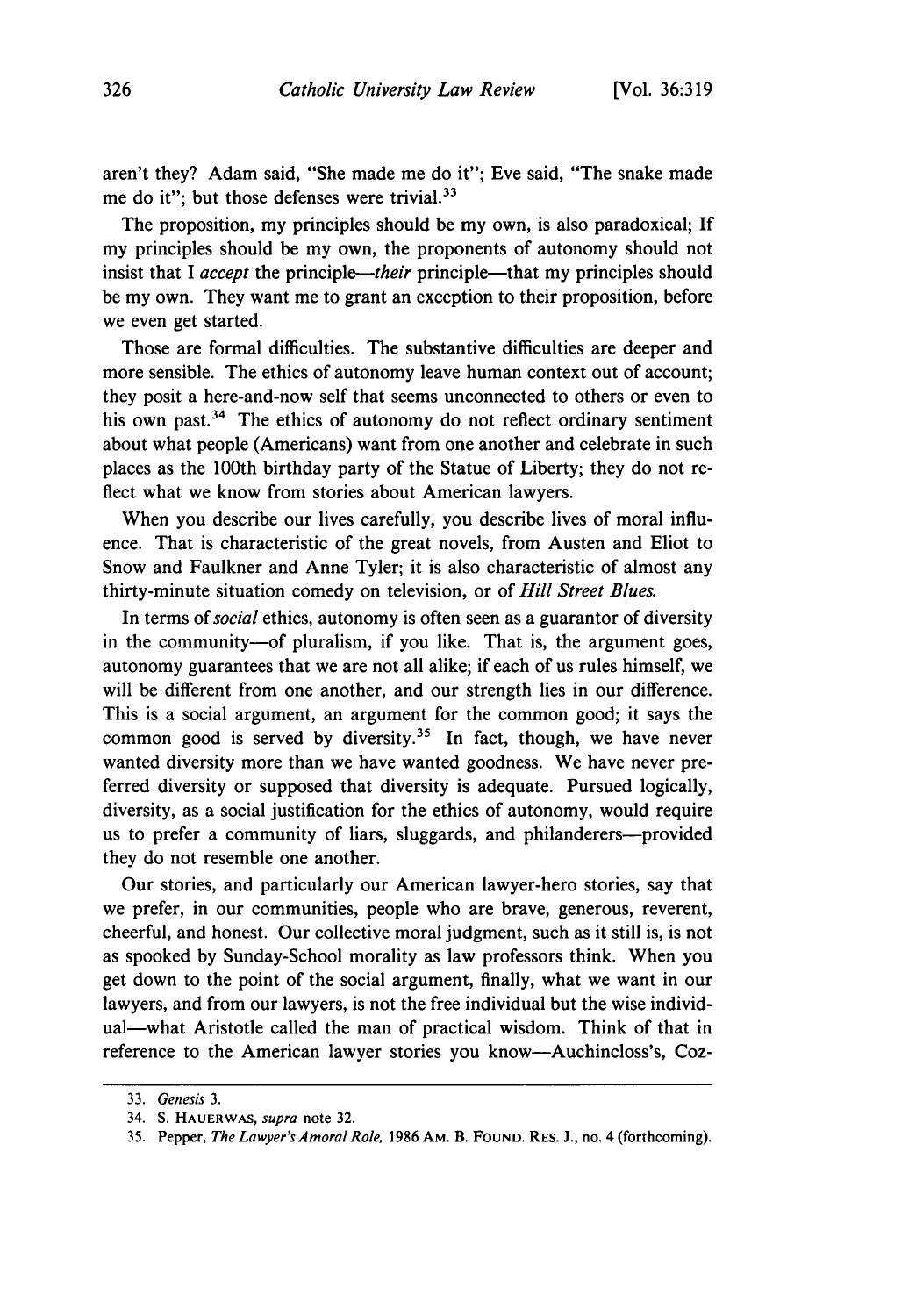#### *Legal Ethics*

zens's, Faulkner's, Harper Lee's *(To Kill a Mockingbird),* Perry Mason, Lawrence Preston, Mr. Tutt, and Puddin'head Wilson. If diversity produces wisdom, we want diversity; but, if diversity does not produce wisdom, we still want wisdom. For all of the talk of diversity in this context, it is at least ironic that American law schools, from coast to coast, from Washington to San Francisco, from Miami to Casco Bay, are the most relentlessly uniform, undiverse, and fungible programs in American higher education.

The *meaning* of the legal ethics of autonomy is that lawyers should not be moral influences on their clients. Now, I have to be careful when I say that of Freedman, given my claim that he is the principal spokesman for this point of view. I am going to have to say that he argues against the *meaning* of his ethic.

Freedman argues for moral influence.<sup>36</sup> He said here in 1977 that lawyers should counsel their clients "regarding ... moral responsibilities as the lawyer perceives them,"37 and he gave examples from his own practice. Perhaps not all who share his views on legal ethics would agree that lawyers should provide moral influence on their clients, but, clearly, Freedman believes lawyers should do that. Freedman was critical of Manuel Orantes, for example, because Orantes appeared to say he would not influence his teammates to be fair in an international tennis game. "Where Orantes is wrong," Freedman said, is "in assuming that their decision is that winning is all. Perhaps... Orantes' teammates would decide that they would prefer **. . .** the kind of character and reputation for decency and fairness that Orantes has earned for himself."38

Where I differ from Freedman is in over what he says next-still talking about tennis: Perhaps, he says, Orantes's teammates would decide to be unfair. If so, "the choice  $\dots$  is theirs," Freedman says,  $39$  and if they decide to play ruthlessly, Orantes is bound by his commitment to them to play ruthlessly himself.

Freedman illustrates both parts of this point—the moral counsel part, and the client-decision part-with examples from his own practice. In one case, the client, a landlord, wanted Freedman to evict a war widow; Freedman said, "If you want to evict her, I will. But why don't you give the matter some thought." The client decided not to evict her. In the other case, the other side had made a damaging error in a contract. Freedman said: "We can clobber them with it," and the client cheered. Then Freedman said:

<sup>36.</sup> Freedman, *Personal Responsibility, supra* note 16, at 199-204.

<sup>37.</sup> *Id.* at 204.

<sup>38.</sup> *Id.* at 200.

<sup>39.</sup> *Id.*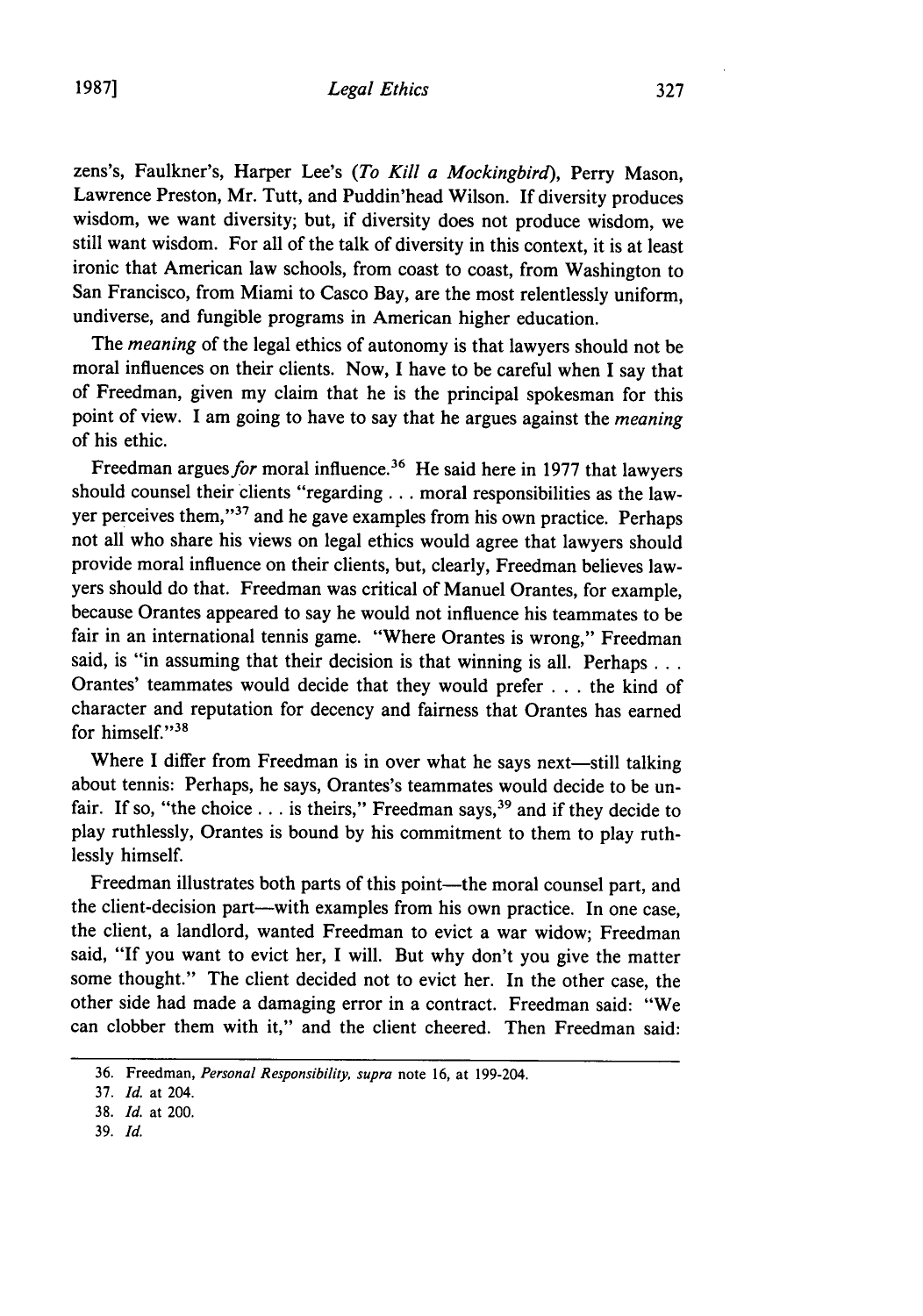"The other choice is to call them up and point out the error. That way, you are the good guy, and maybe we can put our future relationship with them on a higher plane by setting the example." The client took the latter choice.<sup>4</sup> '

But in both cases, Freedman said he would do what the client wanted if the client chose to be ruthless. My argument is that this reservation is inconsistent with moral leadership. It has led my friend Freedman to take untenable positions when he advises other lawyers-even though his own practice is obviously one of persuasive moral advice, and his clients are people of good character, in important part—*no doubt*—because of his influence.

The problem with republican legal ethics was that it put the integrity on the lawyer's side: Hoffman looked at his client and said, "He shall never make me a partner in his knavery." The problem with the legal ethics of autonomy is that it shifts that load the other way. Freedman looks at his client and says, I will tell you what I think you should do, but if you decide to do something else--even something I regard as immoral for you *and* for me-I will help you do it; otherwise I will be depriving you of your ability to carry out your lawful decisions.

This reasoning leads my friend Freedman to the position that a trial lawyer should help his client commit perjury;<sup>41</sup> that an office lawyer should give his client information that will be used to commit crimes;<sup>42</sup> and that a securities lawyer should keep his mouth shut about frauds on investors.<sup>43</sup>

The issue is not moral counsel; Freedman and I agree on that. But the question I have is: What makes moral counsel coherent? Moral counsel is a commodity in our oldest ethical traditions, from Moses to the Greeks to Jesus. Moral counsel is what Thomas Aquinas called fraternal correction, <sup>44</sup> and Karl Barth called conditional advice.<sup>45</sup> It is, in these old traditions of ours, given by a whole, integrated, human person. It is given by a person who is *admired;* the good lawyer is such a person; we lawyers say we hope to be such persons. But that kind of person may need to insist, as Thomas More put it, on the little, little area where he is himself, where he will have to decide for himself whether he will follow his friend.<sup>46</sup>

You may remember the scene in *A Man for A ll Seasons* where the Duke of

<sup>40.</sup> Letter, Freedman to Shaffer, Aug. 22, 1986 (these are similar to examples in the 1977 lecture); Freedman, *Personal Responsibility, supra* note 16, at 200-02.

<sup>41.</sup> *Supra* note 18 and accompanying text.

<sup>42.</sup> *Id.*

<sup>43.</sup> *Supra* note 19 and accompanying text.

<sup>44.</sup> II T. AQUINAS, **SUMMA THEOLOGICA** II, Q33, 1333-41 (Fathers of the English Dominican Province trans. 1947)

<sup>45.</sup> K. BARTH, *supra* note 12.

<sup>46.</sup> R. BOLT, *supra* note 25, at vii-xvii, 70.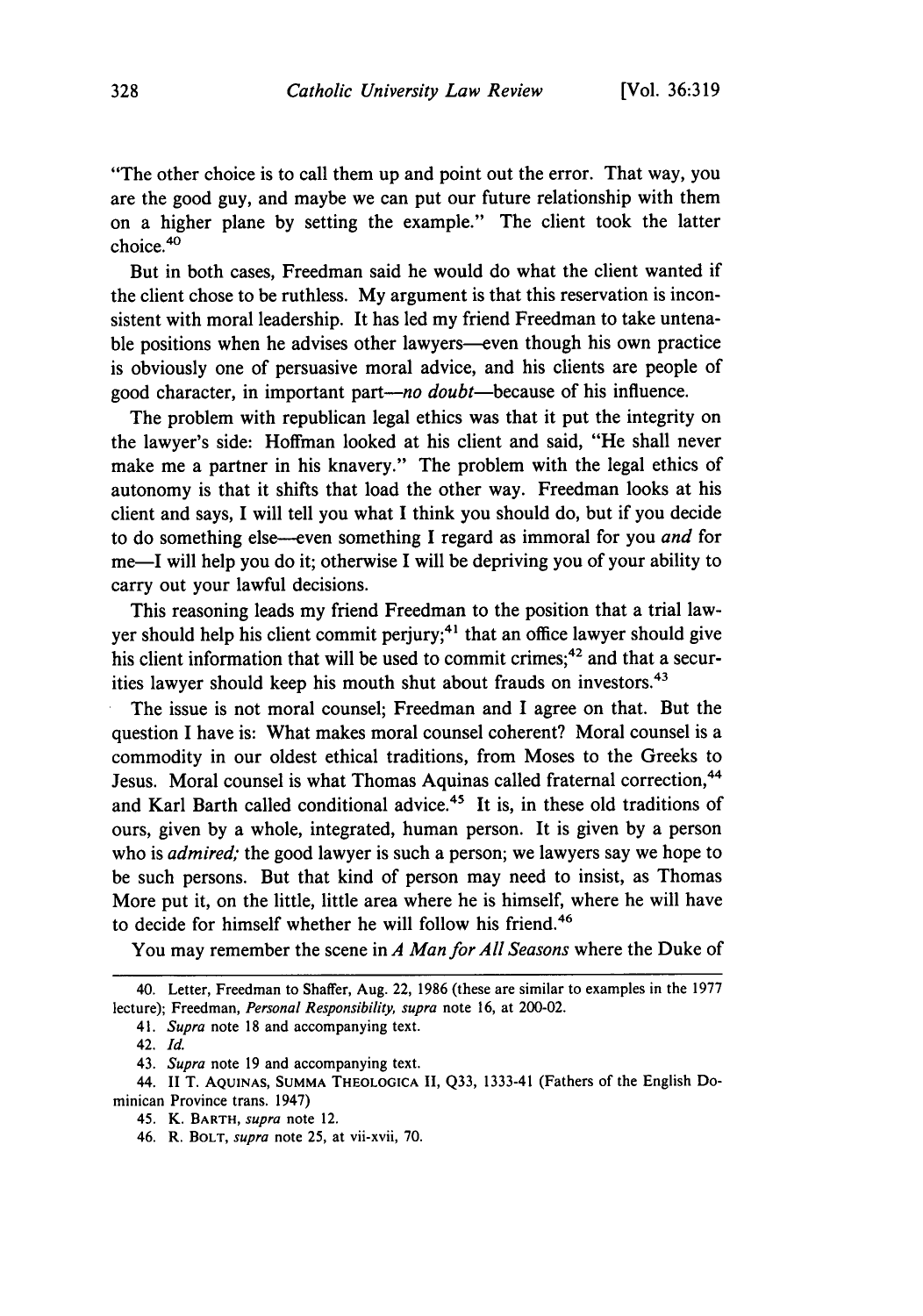#### *Legal Ethics*

Norfolk tries to persuade More to take the Oath of Supremacy. Take it, Norfolk says, for *fellowship.* This is a powerful argument to make to More-a man of strong and Aristotelian friendships. Norfolk's argument went to the root of the difficulty More was having with King Henry VIII, the difficulty over the King's marriage. The King needed, for personal and political reasons, to have More's approval, and all he could get was More's silence. More's approval—his participation *as a lawyer* in the King's design-would not be given unless it *meant* something; when More acted, his integrity went with him. More said to Norfolk: "[W]hen we stand before God, and you are sent to Paradise for doing according to your conscience, and I am damned for not doing according to mine, will you come with me, for fellowship?"<sup>47</sup>

Conditional advice-moral advice-fraternal correction- is no good unless integrity is understood. In fact, it is not even moral advice unless integrity is understood, since moral advice depends on character and on the perception, in the person seeking the advice, that the advisor is a person of character. I think Monroe Freedman's clients listen to him because he is a person of character. I think that's why they change their minds and follow his advice. That is what influences them-not his saying that he will do for them whatever they want done.

### III. GOODNESS

The problem with the legal ethics of rectitude was that it seemed not to understand that moral advice is not good unless it is open to influence from the client; he who counsels his sister must be prepared to be counseled in turn. My client is, as Justice Wilson said it, the noblest work of God;<sup>48</sup> that means *he* may have some wisdom for *me;* it also means that he is capable of being and of becoming a good person, and is therefore worth *my* giving *him* moral advice. This theology of the client argues against the legal ethics of rectitude, which has so often seemed to think of him as no damned good.

But there is integrity on the other side of this relationship as well—on the lawyer's side.

Integrity means that the lawyer has moral limits. There are things you will not ask your friend to do, and if your friend is your lawyer, there are things you will not ask your lawyer to do. In part-usually, I suppose-that is because you love her, and you perceive her character, and you want her to be and to become a good person. But also, I think, it is because you know that it would be futile to ask her. There are some things-some lawful

<sup>47.</sup> *Id.* at 77.

<sup>48.</sup> Chisholm v. Georgia, 2 U.S. (2 DalI.) 363, 397 (1792).